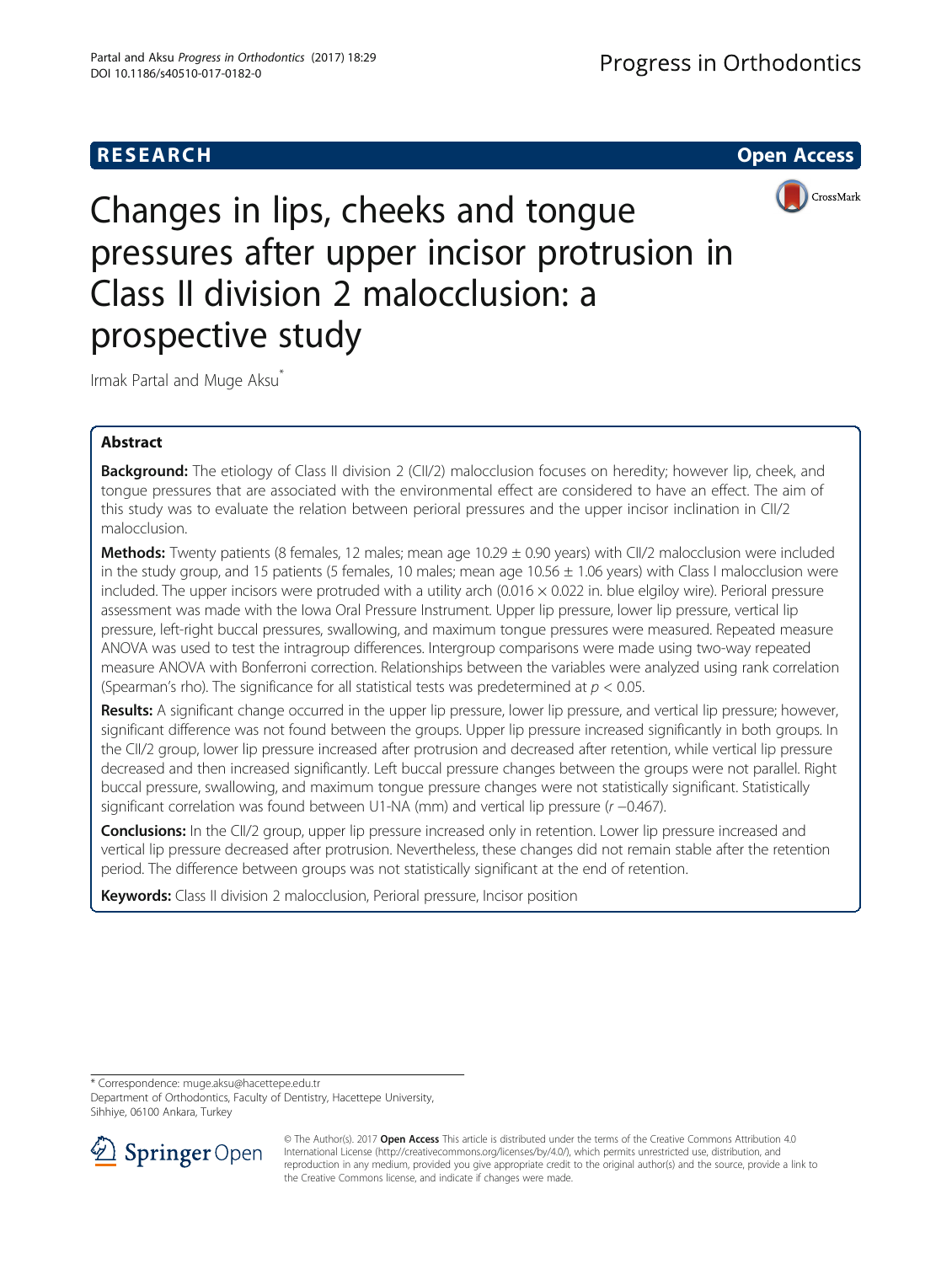## Background

The identification of the etiology is quite important for the success of the orthodontic treatment. In the etiology of Class II division 2 (CII/2) malocclusion, genetics is accepted to be the most important etiologic factor. In studies among twins and triplets, strong evidences were obtained regarding the fact that genetics is the fundamental etiologic factor in the development of CII/2 malocclusion [[1](#page-6-0)–[3\]](#page-6-0), though other etiologic factors are lip, cheek, and tongue-related environmental factors. Previous studies have shown that the lips and cheeks, rather than the tongue, are the most important environmental factors of teeth position [[4](#page-6-0)–[6](#page-6-0)]. For stable treatment results, it is necessary to determine the effects of those factors in malocclusion.

Lower lip resting pressure is indicated to be more affective on the position of the upper incisors rather than the upper lip [\[5](#page-6-0), [7](#page-6-0)]. In some studies, high lip line was shown as the reason behind the retroclined position of the upper incisors [\[8](#page-6-0)–[11\]](#page-6-0), while in others, the hyperactive lip or mentalis muscle were shown as the reason [[12](#page-6-0)–[14](#page-6-0)]. It has been shown that for individuals with CII/ 2 malocclusion exposed to significantly higher resting lip pressure than those with Class I malocclusion, the high lower lip line and its pressure were found to be related to the retroclination of the upper incisors in CII/2 malocclusion [\[10\]](#page-6-0). Oppositely, in another study, it was mentioned that the pressure from the lips is a result of the incisor position [\[7\]](#page-6-0).

In the early treatment of CII/2 malocclusion, correcting the molar relationship and inclination of the upper incisors are recommended for the initial phase of treatment. Several appliances such as cervical headgear, removable appliances with anterior bite block, or fixed appliances can be used to correct the malocclusion. The study examining the effects of the cervical headgear on tongue pressure is present in the literature [[15\]](#page-6-0). However, there are no clinical studies examining the effects of fixed-treatment mechanics, mentioned above, on perioral soft tissues yet.

The purposes of our study were to evaluate the changes in perioral pressures after protruding the upper incisors and to investigate if there is any relationship between the upper incisor inclination and perioral pressure changes. The null hypothesis is that protruding the upper incisors does not change the perioral pressures.

## Methods

This prospective study was approved by the Ethics Committee of Hacettepe University with the approval number KA-15027. The individuals and their parents were informed about the treatment process, and all of them signed consent forms voluntarily.

The study group was composed of 20 Caucasian subjects (8 females and 12 males), with the mean age of  $10.29 \pm 0.90$  years, who have CII/2 malocclusion and applied to be treated at the Hacettepe University, Faculty of Dentistry, Department of Orthodontics. The inclusion criteria for the study group were (1) horizontal growth direction, (2) deep bite, (3) retroclined upper incisors, (4) cusp to cusp and/or Class 2 molar tooth relation, (5) not having congenitally missing upper incisors, and (6) not having orthodontic treatment before.

A control group was also composed to distinguish the growth effects on perioral pressures when compared to the study group. Fifteen Caucasian subjects (5 females and 10 males) with the mean age of  $10.56 \pm 1.06$  years who had Class I malocclusion with minimum crowding were included. The inclusion criteria for the control group were (1) upper incisors with normal inclination and (2) not using any fixed or removable orthodontic appliance during the study.

The exclusion criteria for both of the groups were (1) having any systemic disease or craniofacial deformity and (2) having any bad oral habits.

## Perioral pressure evaluation

The evaluation of the perioral pressure of the subjects in the study and control groups was done by using the Iowa Oral Performance Instrument (IOPI). The pressures were recorded before the treatment (T0), at the end of incisor protrusion (T1), and after the retention period (T2). Control group records were taken approximately 6 months later from the T1 records, similar to the study group.

IOPI is a pressure-sensing circuitry and used in conjunction with a connecting tube and measurement bulb (Fig. 1). The device measures the maximum pressure of the lips, cheeks, and tongue in an air-filled bulb. Each

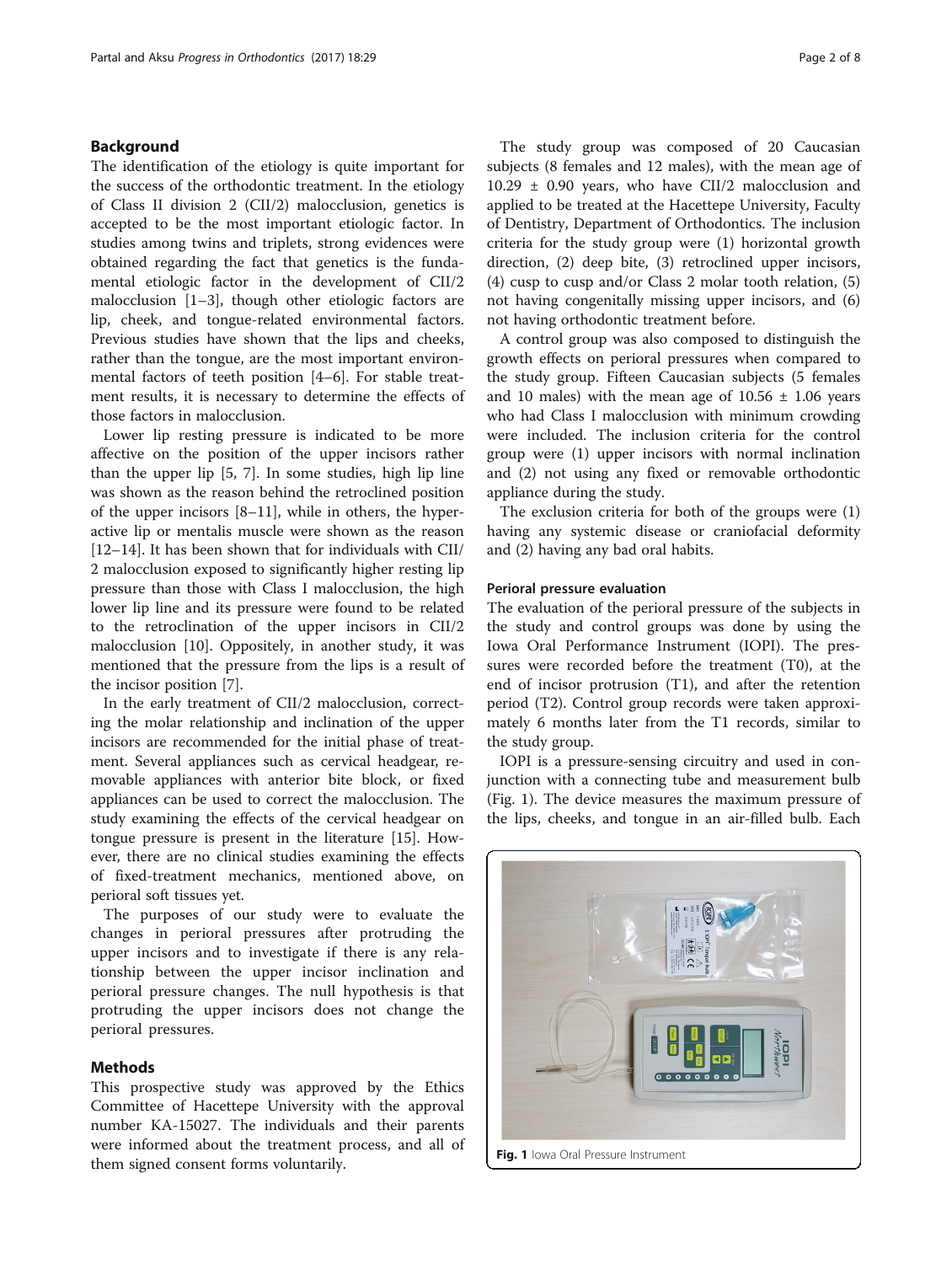measurement was repeated every 10 s, for three times in total. The pressure values were recorded in terms of kilopascals (kPa), and the average values were calculated according to the arithmetic mean.

During the measurement, comfortable, relaxed, and upright sitting position of the patient was provided to achieve natural head position. All participants were trained by verbal training before taking the perioral pressure records.

The following measurements were done in order to evaluate the perioral pressure:

- Upper lip pressure (ULP): The measurement bulb was located between the upper lip and upper incisors, in the midline between the upper central incisors.
- Lower lip pressure (LLP): The measurement bulb was located between the lower lip and lower incisors, in the midline between the lower central incisors.
- Vertical lip pressure (VLP): The measurement bulb was located between the upper and lower lips, in the midline without contacting the teeth.
- Left buccal pressure (LBP): The measurement bulb was located on the premolar teeth, aligned distal to the left canine tooth.
- Right buccal pressure (RBP): The measurement bulb was located on the premolar teeth, aligned distal to the right canine tooth.
- Swallowing tongue pressure (STP): The measurement bulb was located on the tongue, and the patient was asked to swallow.
- Maximum tongue pressure (MTP): The measurement bulb was located on the tongue, and the patient was asked to squeeze the measurement cap between his tongue and palate.

## Cephalometric evaluation

In order to determine the changes of upper incisors' inclination (U1-SN angle, U1-NA angle, U1-NA distance), digital lateral cephalometric radiographs were taken in natural head position for the study group at the T0, T1, and T2 stages. The cephalometric measurements were performed by using the 11.8 version of Dolphin software (Dolphin Imaging & Management Solutions, Chatsworth, CA, USA).

## Orthodontic treatment protocol

Orthodontic treatment started with application of a transpalatal arch for increasing the anchorage of the upper molar teeth. Conventional brackets of 0.018-in. slots (Gemini, 3M Unitek, Monrovia, CA) were bonded to the upper incisors. A 0.016-in. and/or  $0.016 \times 0.016$ in. nickel titanium levelling utility arch was applied

according to the crowding. After the levelling process, a protrusion utility arch was bent out of a  $0.016 \times 0.022$ in. blue elgiloy wire and was applied. The subjects were observed every 4 weeks. In order to determine if there is enough protrusion, the inclination of the incisors was evaluated clinically. Moreover, whether there was an interference between upper and lower incisors or not was controlled by bringing the mandibula towards to the Class 1 molar-canine tooth relation. When enough protrusion was achieved, a Hawley retainer was applied

## Statistical analysis

during the 6-month retention period.

SPSS Statistics software (version 21, IBM Corp, Armonk, NY) was used for the analysis of the data. The normality of the variables is evaluated with the Kolmogorov-Smirnov test. In repetitious measurements, the intra-observer reliability was evaluated with intra-class correlation coefficient. All cephalometric measurements were realized by the first author (….), and the measurements of five patients were repeated within 15 days. In order to evaluate the reliability of the perioral pressures, the measurements that have been repeated before were used.

A power calculation indicated that the achieved power for the study was 0.98. The descriptive statistics were expressed as mean ± standard deviation for continuous variables. The two groups were evaluated using the independent sample  $t$  test in terms of quantitative variables and chi-square test in terms of categorical variables. In order to observe the difference of the variables within the group according to the time frames, repeated measure ANOVA was utilized. Two-way repeated measure ANOVA was used to examine the main effects of the malocclusion groups within the treatment stages and the interaction effects between them for the pressure measurements. The Bonferroni test was used as post hoc multiple comparisons. Spearman rho correlation coefficient was calculated to find any correlation between the upper incisor position and pressure measurements. The results for  $p < 0.05$  were accepted to be significant statistically.

## Results

The data is distributed normally according to the Kolmogorov-Smirnov normality test. While the intraclass correlation coefficient for cephalometric measurements is between 0.972 and 1.000, for the perioral pressure, measurements are between 0.924 and 0.986.

In terms of sex distribution, there was no significant difference between the study and control groups  $(p > 0.05)$ . At the same time, no statistically significant difference between the groups in terms of starting age of treatment could be identified ( $p > 0.05$ ). The duration of orthodontic treatment was calculated as 4 months,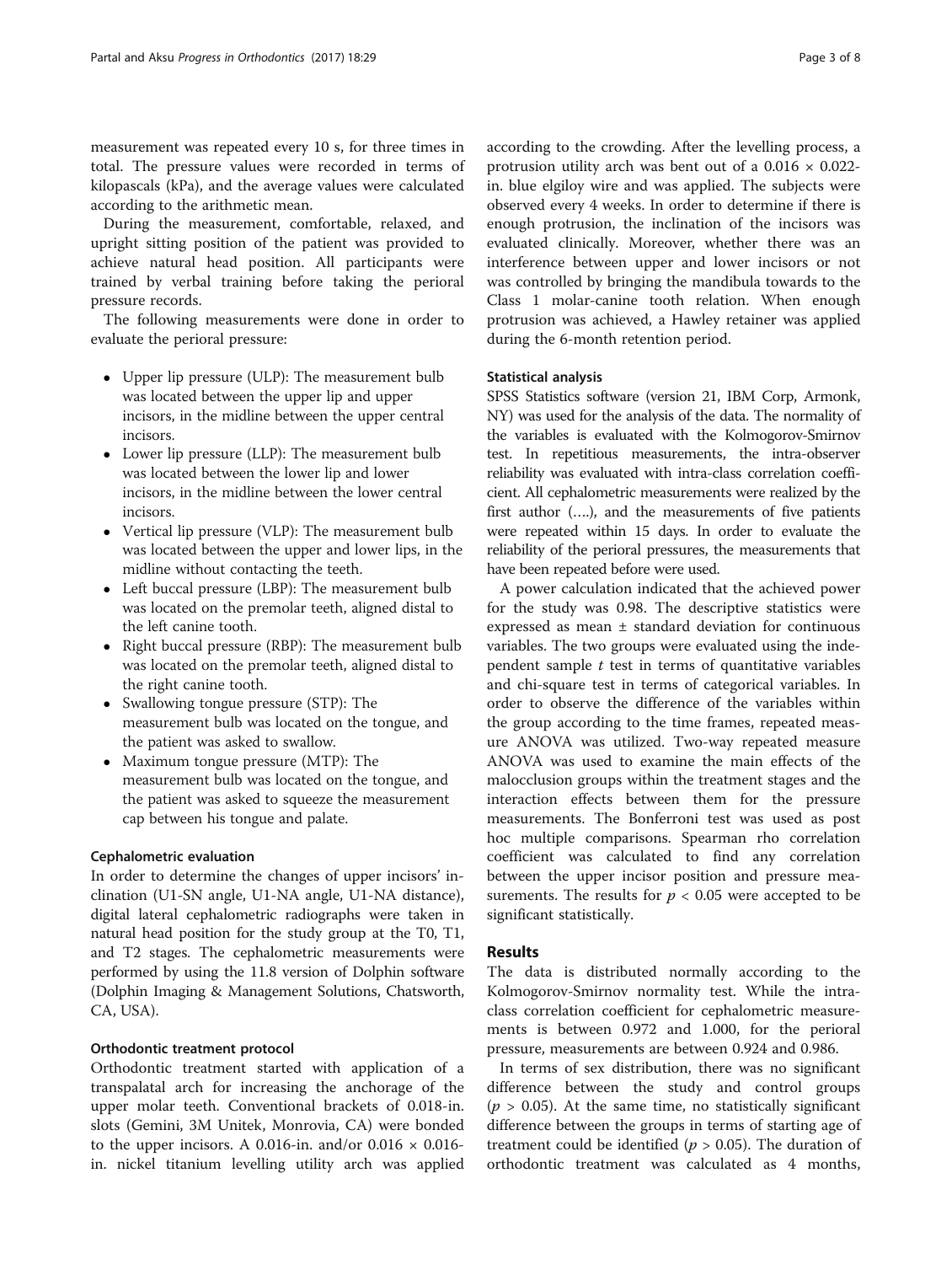Table 1 Cephalometric measurements of the study group

|                          | T0               | T1              | T2              |          |
|--------------------------|------------------|-----------------|-----------------|----------|
|                          | Mean $\pm$ SD    | Mean $\pm$ SD   | Mean $\pm$ SD   |          |
| U1-SN $(°)$              | $89.49 + 5.69$   | $108.91 + 5.25$ | $106.71 + 6.00$ | $0.000*$ |
| U <sub>1</sub> -NA $(°)$ | $8.69 + 5.37$    | $28.70 + 4.67$  | $76.41 + 3.99$  | $0.000*$ |
| U1-NA (mm)               | $-1.39 \pm 1.62$ | $4.90 \pm 1.51$ | $4.65 + 1.24$   | $0.000*$ |
| $*$ <i>p</i> < 0.001     |                  |                 |                 |          |

retention period as 6 months, and the total duration of treatment as 10 months.

Cephalometric measurements are shown in Table 1. All parameters about upper incisor inclination (U1-SN angle, U1-NA angle, and U1-NA distance) increased significantly ( $p < 0.001$ , T1-T0, T2-T0, Table 2).

There are statistically significant changes observed for the measurements of ULP ( $p < 0.001$ ), LLP ( $p < 0.01$ ), and VLP ( $p < 0.001$ ) (Table [3](#page-4-0)). The interaction between malocclusion and treatment was seen in LLP, VLP, and LBP  $(p < 0.01)$  (Table [3](#page-4-0)).

The difference between the groups was observed in LBP at the beginning of treatment ( $p < 0.05$ , T0, Table [4](#page-4-0)) and in VLP after the protrusion ( $p < 0.05$ , T1, Table [4](#page-4-0)).

The perioral pressure changes in different treatment stages between the study and the control group are shown in Table [5.](#page-5-0) ULP increased significantly after the retention period in the study group ( $p < 0.01$ , T2-T1) and also in the control group ( $p < 0.05$ , T2-T1). These increases for both groups remained stable at the end of the study ( $p < 0.05$  for the study group,  $p < 0.01$  for the control group, T2-T0). In the study group, LLP increased after protrusion ( $p < 0.01$ , T1-T0) and then decreased back to the initial values after the retention period  $(p < 0.001, T2-T1)$ . Meanwhile, VLP decreased after protrusion ( $p < 0.01$ , T1-T0) and then increased back significantly after the retention period ( $p < 0.01$ , T2-T1). While, in the control group, VLP increased during the study and it was observed that at the end of the study, the value was statistically significant ( $p < 0.01$ , T2-T0). Moreover, LBP decreased significantly after protrusion in the study group ( $p < 0.01$ , T1-T0). The significance has not been determined at the RBP, STP, and MTP measurements ( $p > 0.05$ ).

The relationship between the changes in the inclination of upper incisors (U1-SN angle, U1-NA angle, U1NA distance) as well as the changes in the ULP, LLP, and the VLP were examined after the protrusion and retention periods. The decrease in the VLP (1.57 kPa) had a negative and moderate correlation (correlation coefficient  $-0,467, p < 0.05$ ) with the increase in the U1-NA distance (6.29 mm), after the protrusion period (T1-T0, Table [6\)](#page-5-0). The significance has not been found between the remaining parameters ( $p > 0.05$ ).

## **Discussion**

Perioral structures play important roles in the development of either a normal occlusion or a malocclusion. Soft tissues like the lips, cheeks, and tongue affect hard tissues and orthodontic treatment results by perioral pressures, muscle forces, and periodontal attachments. Therefore, soft tissue limitations should be assessed more precisely by orthodontists, and they should consider not only the genetics but also the environmental factors.

According to the balance theory defined by Weinstein et al. [[16\]](#page-6-0), the teeth are balanced by the tongue from the inside and by the lips and cheeks from the outside. At the same time, even though the magnitude of force is low, it may cause a movement in the teeth when applied for a sufficient amount of time [\[17](#page-6-0)–[19\]](#page-6-0). Graber [[20](#page-6-0)] stated that the changes observed in the muscle functions may change the normal morphology or may compound the current malocclusion where he examined the muscle morphologies of the Class I, Class II, and Class III malocclusions. Evaluations regarding the soft tissues are very important for determining the malocclusion etiology and the stability of the orthodontic treatment. Thus, in this study, we aimed for clarifying the relationship between the upper incisor protrusion and perioral pressures.

In the evaluation of the soft tissues, it is possible to investigate thickness or volume measurements as well as the electromyographic or electrodynamic measurements. Applying electrodynamic measurement techniques with strain gauges is a reliable method for evaluating soft tissue forces and pressures [\[21](#page-6-0)–[31\]](#page-6-0). Lindeman and Moore [[32\]](#page-6-0), comparing three different methods of evaluating the perioral pressure and the force, maintained that the lips cause fluid-like pressure, and thus, they should be evaluated using devices that are sensitive to pressure

Table 2 Cephalometric measurement changes of the study group in different treatment stages

|                       | $T1-T0$                  |          | $T2-T1$                  |       | $T2-T0$                  |          |  |
|-----------------------|--------------------------|----------|--------------------------|-------|--------------------------|----------|--|
|                       | Mean difference $\pm$ SD |          | Mean difference $\pm$ SD |       | Mean difference $\pm$ SD |          |  |
| $U1-SN$ ( $\degree$ ) | $19.43 + 1.47$           | $0.000*$ | $-2.21 + 0.97$           | 0.107 | $17.22 + 1.43$           | $0.000*$ |  |
| U1-NA $(^\circ)$      | $20.02 \pm 1.45$         | $0.000*$ | $-2.30 + 0.90$           | 0.058 | $17.72 + 1.31$           | $0.000*$ |  |
| $U1-NA$ (mm)          | $6.29 \pm 0.43$          | $0.000*$ | $-0.26 + 0.28$           | .000  | $6.03 + 0.30$            | $0.000*$ |  |

 $*p < 0.001$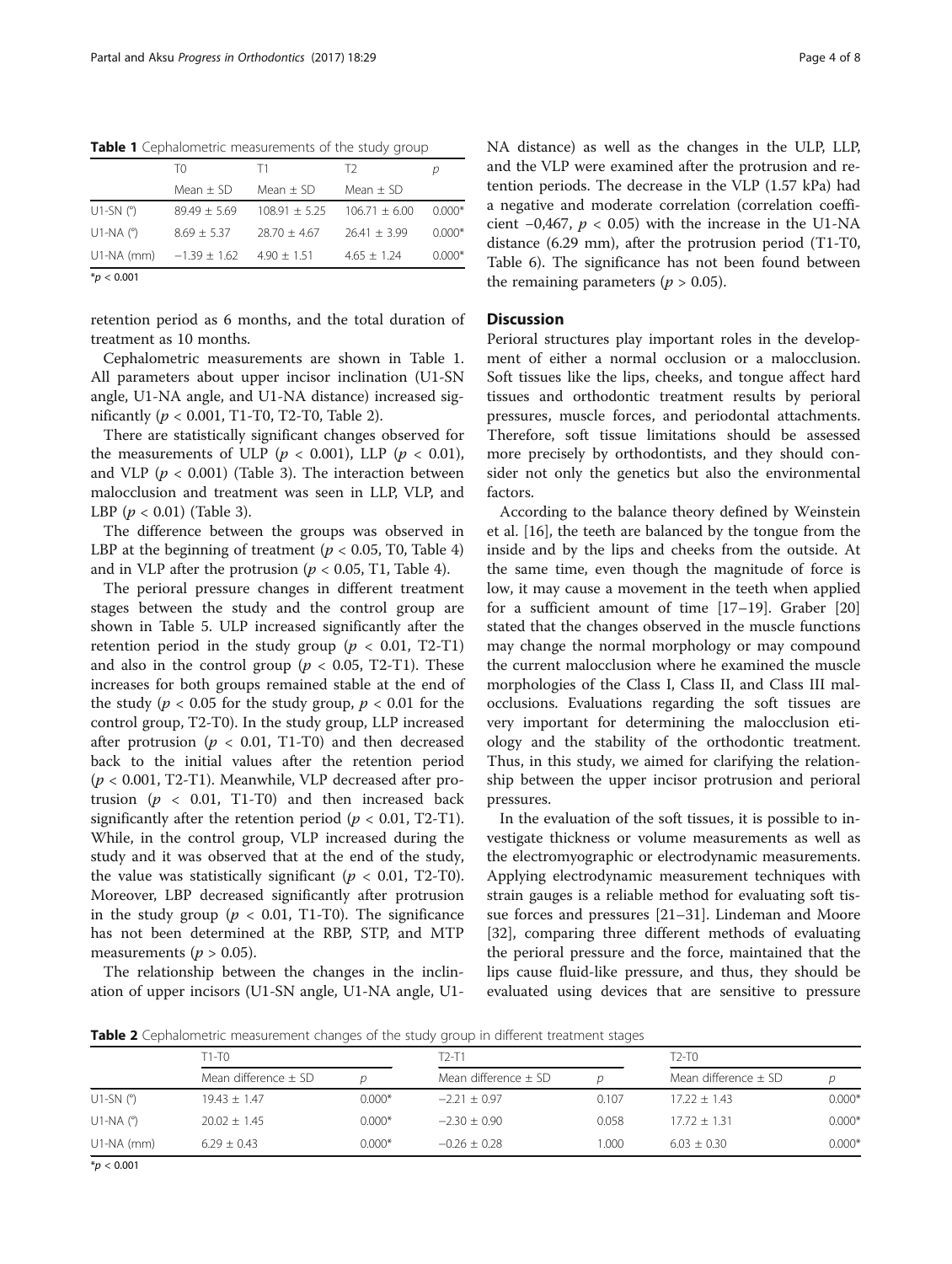<span id="page-4-0"></span>Table 3 Two-way ANOVA results for the pressure measurements

|                                     | р            |           |                           |
|-------------------------------------|--------------|-----------|---------------------------|
|                                     | Malocclusion | Treatment | Malocclusion<br>treatment |
| Upper lip pressure (kPa)            | 0.271        | $0.000**$ | 0.414                     |
| Lower lip pressure (kPa)            | 1.000        | $0.005*$  | $0.001*$                  |
| Vertical lip pressure (kPa)         | 0.149        | $0.000**$ | $0.002*$                  |
| Left buccal pressure (kPa)          | 0578         | 0.065     | $0.002*$                  |
| Right buccal pressure (kPa)         | 0.864        | 0.725     | 0.224                     |
| Swallowing tongue<br>pressure (kPa) | 0.751        | 0.198     | 0.291                     |
| Maximum tongue<br>pressure (kPa)    | 0.108        | 0.826     | 0.503                     |

 $*p < 0.01, **p < 0.001$ 

instead of the force. IOPI is a reliable tool that measures the perioral pressures from the lips, cheeks, and tongue [[33](#page-6-0)–[35](#page-7-0)]. Additionally, there is no need for additional laboratory processes and no risk of contamination because of its single use measurement bulbs.

It was mentioned in previous studies that perioral pressures were affected by the alterations in head posture [\[6](#page-6-0), [36](#page-7-0)–[38\]](#page-7-0). According to Thüer et al. [[6\]](#page-6-0), Ingervall and Thüer [[36\]](#page-7-0), and Hellsing and L'Estrange [[37](#page-7-0)], the perioral pressures were increased with the head extension than the natural head position. Therefore, in our study, we paid attention during the pressure records to the maintenance of natural head position.

Consensus about the relationship between the types of malocclusion and perioral pressures has not been achieved yet. Lapatki et al. [[10](#page-6-0)] indicated that the upper incisors were exposed to more resting lip pressure in CII/2 malocclusion compared to Class I occlusion. Oppositely in another study, it has been shown that maximum lip pressure was the lowest in individuals with CII/2 malocclusion [[39\]](#page-7-0). Nevertheless, in both studies, the individuals were older and also the methodology of these studies was different from our study. Thüer and Ingervall [[7\]](#page-6-0) found that the ULP on the upper incisors was at the lowest in CII/2 malocclusion and at the highest in Class II division 1 malocclusion. They also mentioned that the LLP did not show significant difference between malocclusions. In a study that included both young and adult individuals, ULP change between Class I and Class II malocclusions did not show significant difference [[40](#page-7-0)]. Additionally, Lambrechts et al. [\[39\]](#page-7-0) noted that among the types of malocclusion, no significant differences could be found in terms of tongue pressure. In our study, there are no significant pressure differences except LBP between the study and control groups at the beginning of the treatment. This difference disappeared with the decrease of LBP after the protrusion period. However, this decrease has not been thought to result from orthodontic treatment. Though a utility arch has buccal segments, tooth movement apparently occurs at the anterior region. Additionally, since the utility arch is a symmetric appliance, we would wait to see the same effect on the right side. But, a significant change in RBP has not been determined. It was thought that these differences might be due to transitions in dentition, and although attention is shown, bending and inserting the utility arch may be different from one side to the other.

Mitchell and Williamson [[41\]](#page-7-0) and Posen [[42, 43](#page-7-0)] stated that the perioral forces increase with age. In the present study, it was seen that ULP increased during the retention period in both groups. The retention period covered a longer phase than the protrusion period. Di Fazio et al. [[40\]](#page-7-0) found an increase in the upper lip pressure with age, and he suggested that this increase might be described by the maturation of the orbicularis oris muscle due to growth. Additionally, in another study, it was indicated that the ULP tended to be high in children with a large overjet [[7\]](#page-6-0). These observations might be acceptable for our study.

In the present study, LLP increased and VLP decreased after upper incisor protrusion but these changes did not remain stable in the study group. Some authors [[7, 10](#page-6-0)] stated that the upper incisor position was

Table 4 Comparison of pressure measurements according to the treatment stages between the study and control groups

|                                  | T0                         |                                  |          |                              |                                  |          | T <sub>2</sub>               |                                    |       |
|----------------------------------|----------------------------|----------------------------------|----------|------------------------------|----------------------------------|----------|------------------------------|------------------------------------|-------|
|                                  | Study group<br>Mean $+$ SD | Control group $p$<br>$Mean + SD$ |          | Study group<br>Mean $\pm$ SD | Control group p<br>Mean $\pm$ SD |          | Study group<br>Mean $\pm$ SD | Control group $p$<br>Mean $\pm$ SD |       |
| Upper lip pressure (kPa)         | $22.13 \pm 3.23$           | $22.17 + 2.70$                   | 0.960    | $21.68 \pm 2.32$             | $23.17 + 2.13$                   | 0.060    | $74.65 + 7.90$               | $25.69 + 3.96$                     | 0.377 |
| Lower lip pressure (kPa)         | $23.15 + 4.24$             | $23.15 + 4.61$                   | 0.956    | $26.90 + 5.95$               | $24.20 + 4.93$                   | 0.163    | $22.95 \pm 4.01$             | $25.73 + 5.80$                     | 0.103 |
| Vertical lip pressure (kPa)      | $9.38 + 2.38$              | $8.97 + 1.92$                    | 0.593    | $7.81 + 2.52$                | $9.81 + 1.75$                    | $0.013*$ | $9.63 + 2.79$                | $11.11 + 2.30$                     | 0.105 |
| Left buccal pressure (kPa)       | $21.93 \pm 3.35$           | $18.93 + 3.21$                   | $0.012*$ | $19.00 + 2.69$               | $20.22 + 2.88$                   | 0.205    | $20.86 + 4.07$               | $21.15 + 3.07$                     | 0.820 |
| Right buccal pressure (kPa)      | $20.90 + 3.18$             | $20.00 + 3.26$                   | 0.419    | $19.71 + 3.34$               | $20.73 + 3.10$                   | 0.364    | $20.28 + 4.37$               | $19.66 \pm 2.99$                   | 0.643 |
| Swallowing tonque pressure (kPa) | $23.00 \pm 6.71$           | $26.11 \pm 12.09$                | 0.339    | $24.93 \pm 7.82$             | $24.75 + 8.11$                   | 0.948    | $23.00 + 8.70$               | $22.38 + 5.06$                     | 0.807 |
| Maximum tonque pressure (kPa)    | $46.48 \pm 7.00$           | $49.55 \pm 8.75$                 | 0.257    | $44.46 + 8.49$               | $50.11 + 8.05$                   | 0.055    | $46.18 + 9.24$               | $49.44 \pm 7.26$                   | 0.267 |
|                                  |                            |                                  |          |                              |                                  |          |                              |                                    |       |

 $*$ *p* < 0.05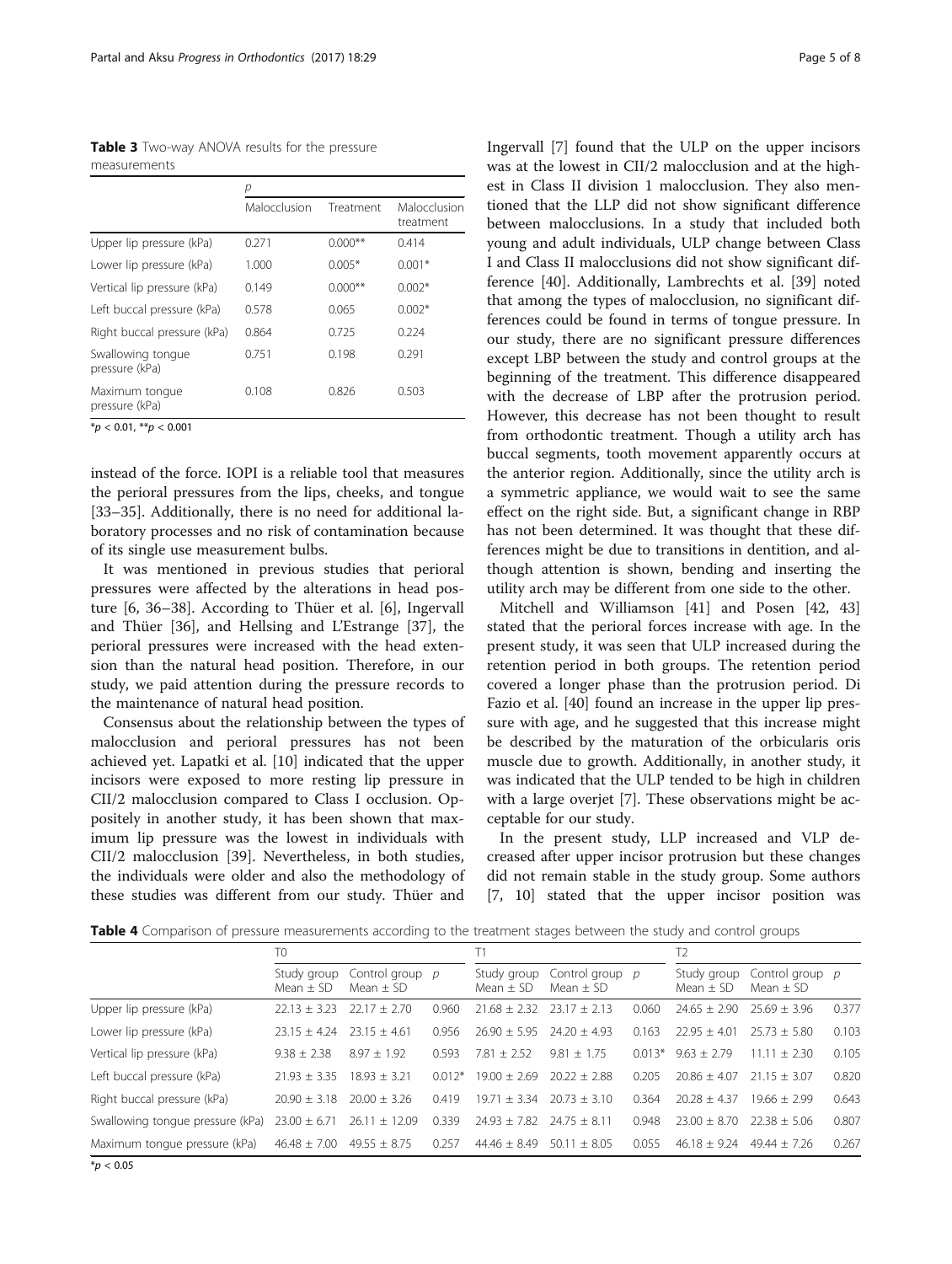<span id="page-5-0"></span>

|  | Table 5 Statistical analysis of the pressure changes in different treatment stages between the study and control groups |  |  |  |  |  |
|--|-------------------------------------------------------------------------------------------------------------------------|--|--|--|--|--|
|  |                                                                                                                         |  |  |  |  |  |

|                                  |               | $T1-T0$                  |            | $T2-T1$                      |            | $T2-T0$                      |            |
|----------------------------------|---------------|--------------------------|------------|------------------------------|------------|------------------------------|------------|
|                                  |               | Mean difference $\pm$ SD | D          | Mean difference $\pm$ SD $p$ |            | Mean difference $\pm$ SD $p$ |            |
| Upper lip pressure (kPa)         | Study group   | $-0.45 \pm 0.57$         | 1.000      | $2.97 \pm 0.75$              | $0.001**$  | $2.52 \pm 0.83$              | $0.014*$   |
|                                  | Control group | $1.00 \pm 0.66$          | 0.418      | $2.51 \pm 0.87$              | $0.020*$   | $3.51 \pm 0.96$              | $0.003**$  |
| Lower lip pressure (kPa)         | Study group   | $3.75 \pm 1.03$          | $0.003***$ | $-3.95 \pm 0.79$             | $0.000***$ | $-0.20 \pm 0.98$             | 1.000      |
|                                  | Control group | $1.13 \pm 1.19$          | 1.000      | $1.54 \pm 0.91$              | 0.308      | $2.67 \pm 1.13$              | 0.072      |
| Vertical lip pressure (kPa)      | Study group   | $-1.57 \pm 0.39$         | $0.001***$ | $1.82 \pm 0.49$              | $0.002**$  | $0.25 \pm 0.47$              | 1.000      |
|                                  | Control group | $0.85 \pm 0.46$          | 0.216      | $1.29 \pm 0.56$              | 0.084      | $2.13 \pm 0.54$              | $0.001***$ |
| Left buccal pressure (kPa)       | Study group   | $-2.93 \pm 0.71$         | $0.001***$ | $1.87 \pm 0.81$              | 0.084      | $-1.07 \pm 0.79$             | 0.565      |
|                                  | Control group | $1.29 \pm 0.82$          | 0.375      | $0.93 \pm 0.94$              | 0.980      | $2.22 \pm 0.92$              | 0.062      |
| Right buccal pressure (kPa)      | Study group   | $-1.18 \pm 0.63$         | 0.203      | $0.57 \pm 0.80$              | 1.000      | $-0.62 \pm 0.88$             | 1.000      |
|                                  | Control group | $0.73 \pm 0.72$          | 0.953      | $-1.07 \pm 0.92$             | 0.760      | $-0.33 \pm 1.01$             | 1.000      |
| Swallowing tonque pressure (kPa) | Study group   | $1.93 \pm 1.49$          | 0.609      | $-1.93 \pm 1.72$             | 0.807      | $0.00 \pm 1.82$              | 1.000      |
|                                  | Control group | $-1.36 \pm 1.72$         | 1.000      | $-2.38 \pm 1.99$             | 0.720      | $-3.73 \pm 2.10$             | 0.255      |
| Maximum tongue pressure (kPa)    | Study group   | $-2.02 \pm 1.64$         | 0.678      | $1.72 \pm 1.39$              | 0.678      | $-0.30 \pm 1.73$             | 1.000      |
|                                  | Control group | $0.56 \pm 1.89$          | 1.000      | $-0.67 \pm 1.61$             | 1.000      | $-0.11 \pm 2.00$             | 1.000      |

 $*p < 0.05$ ,  $**p < 0.01$ ,  $***p < 0.001$ 

determined by the increased LLP in CII/2 malocclusion. In one of the studies that investigated the effect of increased overjet in perioral pressures, it was observed that LLP increased [\[7](#page-6-0)], while in another study, VLP decreased because tightening of the lips became harder [[39\]](#page-7-0). These findings are compatible with the findings of our study. However, these studies had a cross-sectional study design, and individuals with an increased overjet were included. Meanwhile, in the control group, VLP did not increase significantly after protrusion and then significantly after the protrusion period. Due to these changes, significant difference occurred at the end of protrusion between the two groups. In fact, although not significant, LLP also increased in the control group. All these lip pressure increases observed in the control group might be described as mentioned above in ULP.

The only correlation between the incisor inclination and the lip pressures was found between the increase of the U1-NA distance and the decrease of VLP. This correlation, even though statistically significant, was moderate. However, a significant correlation between the increase of VLP and the decrease of upper incisor inclination was not observed after the retention. Therefore, VLP which did not remain stable after retention was not associated with the mild relapse of upper incisor protrusion. Such as soft tissue morphology changes, other factors that may be effective on the perioral pressures need to be investigated in further studies. Thüer and Ingervall [[7\]](#page-6-0) determined that ULP was correlated with the morphology of the lips, while Di Fazio et al. [\[40\]](#page-7-0) found a significant correlation between ULP and age.

This is the first study to evaluate the perioral pressure changes in terms of lips by IOPI. Furthermore, IOPI can be considered as a diagnostic tool for malocclusions and the progression of myofunctional exercises. Hence, orthodontists can use IOPI for the malocclusions arising from bad oral habits in a practical way. The only limitation of this prospective study was that transitions in mixed dentition might affect the perioral pressure measurements.

Table 6 Evaluation of the relationship between the upper incisor inclination and pressure measurements

|                             |         | $U1-SN$ ( $\degree$ ) |       | $U1-NA$ ( $^{\circ}$ ) |               | $U1-NA$ (mm) |          |  |
|-----------------------------|---------|-----------------------|-------|------------------------|---------------|--------------|----------|--|
|                             |         |                       | D     |                        | $\mathcal{D}$ |              | D        |  |
| Upper lip pressure (kPa)    | $T1-T0$ | $-0.024$              | 0.920 | 0.038                  | 0.875         | 0.045        | 0.850    |  |
|                             | $T2-T1$ | $-0.132$              | 0.578 | $-0.181$               | 0.446         | $-0.400$     | 0.080    |  |
| Lower lip pressure (kPa)    | $T1-T0$ | $-0.312$              | 0.181 | $-0.193$               | 0.414         | 0.157        | 0.508    |  |
|                             | $T2-T1$ | 0.099                 | 0.679 | 0.157                  | 0.508         | 0.123        | 0.604    |  |
| Vertical lip pressure (kPa) | $T1-T0$ | 0.038                 | 0.873 | $-0.063$               | 0.793         | $-0.467$     | $0.038*$ |  |
|                             | $T2-T1$ | 0.095                 | 0.690 | 0.105                  | 0.659         | $-0.045$     | 0.849    |  |
|                             |         |                       |       |                        |               |              |          |  |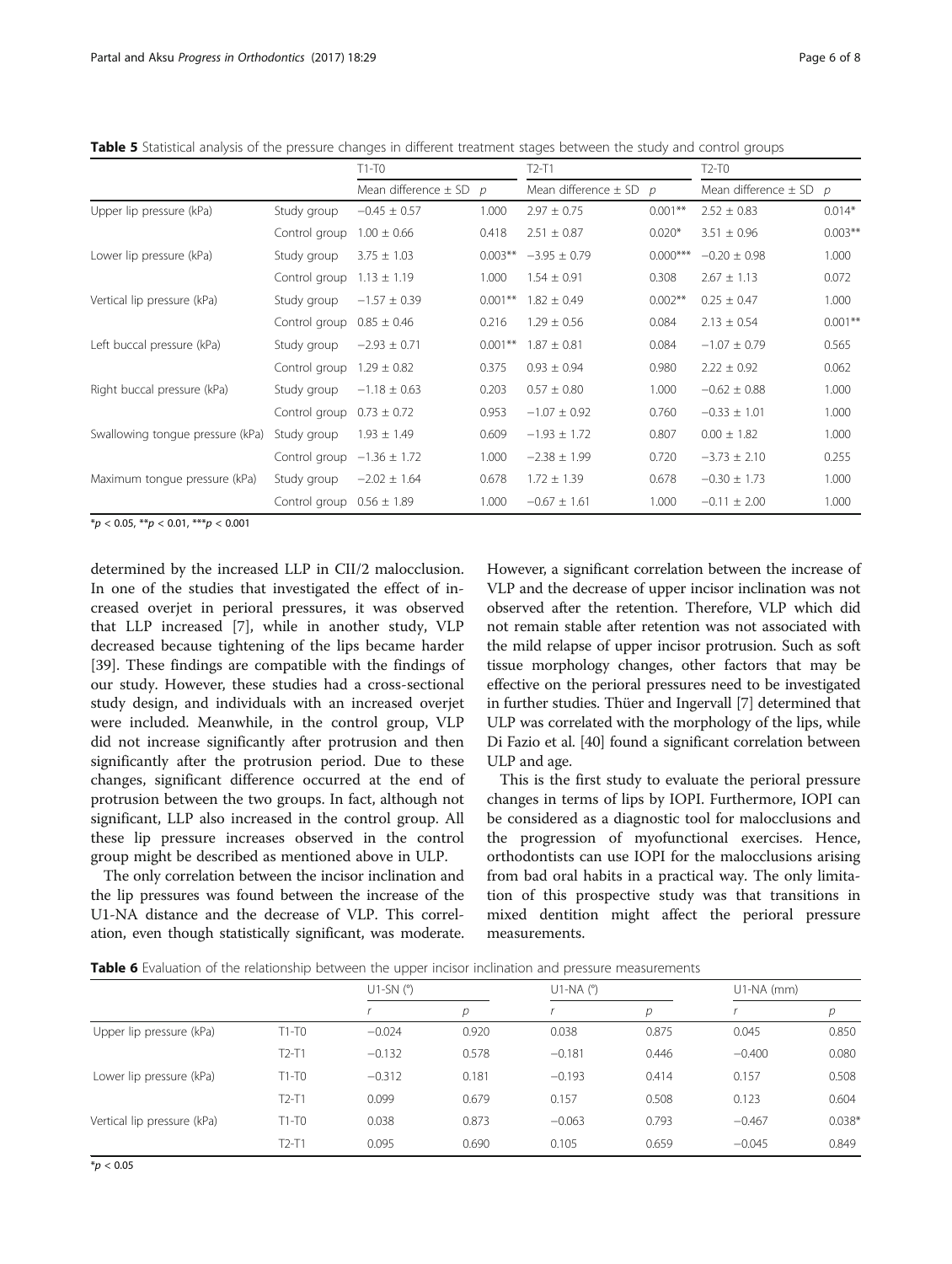<span id="page-6-0"></span>It has been known that soft tissues affect skeletal and dentoalveolar hard tissues during growth. Our findings showed that changes that occurred in the anterior teeth had a temporary effect on the soft tissues. Therefore, it should be noted that permanent changes could not be achieved in soft tissue pressures after upper incisor protrusion and relapse resulting from soft tissue pressures should always be kept in mind. In further studies, perioral pressure changes can be examined by including different malocclusions.

## Conclusions

Permanent changes did not occur in perioral pressures with upper incisor protrusion in CII/2 malocclusion. In addition, there is a negative moderate correlation between the protrusion of upper incisors and the vertical lip pressure.

#### Abbreviations

CII/2: Class II division 2 malocclusion; IOPI: Iowa Oral Performance Instrument; LBP: Left buccal pressure; LLP: Lower lip pressure; MTP: Maximum tongue pressure; RBP: Right buccal pressure; STP: Swallowing tongue pressure; ULP: Upper lip pressure; VLP: Vertical lip pressure

#### Acknowledgements

The authors would like to thank Jale Karakaya for her assistance with the statistical analysis.

#### Funding

This study was supported by Hacettepe University Scientific Research Coordination Unit (Project Number: TDH-2017-10,747).

#### Availability of data and materials

The data of this study is not available.

#### Authors' contributions

IP participated in treating the patients, collecting and interpreting the data, and writing the manuscript. MA participated in designing the study protocol and revising the manuscript critically for intellectual content. Both authors read and approved the final manuscript.

#### Ethics approval and consent to participate

The study was reviewed and approved by the Ethical Committee of Hacettepe University (Ankara, Turkey) with the approval number KA-15027. All procedures followed adhered to the Declaration of Helsinki guidelines. All patients and their parents were informed of the purpose of this study and signed an informed consent form voluntarily.

#### Consent for publication

Not applicable.

## Competing interests

The authors declare that they have no competing interests.

## Publisher's Note

Springer Nature remains neutral with regard to jurisdictional claims in published maps and institutional affiliations.

## Received: 11 May 2017 Accepted: 27 July 2017 Published online: 25 September 2017

#### References

- Litt RA, Nielsen IL. Class II, division 2 malocclusion. To extract-or not extract? Angle Orthod. 1984;54(2):123–38.
- Markovic MD. At the crossroads of oral facial genetics. Eur J Orthod. 1992;14(6):469–81.
- 3. Kloeppel W. Close-bite occlusion in twins. J Orofac Orthop. 1953;14(2):130–5.
- 4. Lear C, Decou R, Ng D. Threshold levels for displacement of human maxillary central incisors in response to lingually directed forces. J Dent Res. 1974;53(4):942.
- 5. Proffit WR, McGlone RE, Barrett MJ. Lip and tongue pressures related to dental arch and oral cavity size in Australian aborigines. J Dent Res. 1975; 54(6):1161–72.
- 6. Thüer U, Sieber R, Ingervall B. Cheek and tongue pressures in the molar areas and the atmospheric pressure in the palatal vault in young adults. Eur J Orthod. 1999;21(3):299–309.
- 7. Thüer U, Ingervall B. Pressure from the lips on the teeth and malocclusion. Am J Orthod Dentofac Orthop. 1986;90(3):234–42.
- 8. Karlsen AT. Craniofacial characteristics in children with Angle Class II div. 2 malocclusion combined with extreme deep bite. Angle Orthod. 1994;64(2):123–30.
- 9. Lapatki BG, Baustert D, Schulte-Mönting J, Frucht S, Jonas IE. Lip-to-incisor relationship and postorthodontic long-term stability of cover-bite treatment. Angle Orthod. 2006;76(6):942–9.
- 10. Lapatki B, Mager A, Schulte-Moenting J, Jonas I. The importance of the level of the lip line and resting lip pressure in Class II, Division 2 malocclusion. J Dent Res. 2002;81(5):323–8.
- 11. Lapatki BG, Klatt A, Schulte-Mönting J, Jonas IE. Dentofacial parameters explaining variability in retroclination of the maxillary central incisors. J Orofac Orthop. 2007;68(2):109–23.
- 12. Arvystas MG. Nonextraction treatment of severe class II, division 2 malocclusions: part 1. Am J Orthod Dentofac Orthop. 1990;97(6):510–21.
- 13. Beresford J. Limitations in treating class 2 division 2 malocclusion. Br Dent J. 1968;124(8):350.
- 14. Logan W. Deckbiss—a clinical evaluation. Trans Eur Orthod Soc. 1959;35:313–7.
- 15. Takahashi S, Ono T, Ishiwata Y, Kuroda T. Effect of wearing cervical headgear on tongue pressure. J Orthod. 2014;27(2):163–7.
- 16. Weinstein S, Haack DC, Morris LY, Snyder BB, Attaway HE. On an equilibrium theory of tooth position. Angle Orthod. 1963;33(1):1–26.
- 17. Proffit WR, Sellers K. The effect of intermittent forces on eruption of the rabbit incisor. J Dent Res. 1986;65(2):118–22.
- 18. Proffit WR. Muscle pressures and tooth position: North American whites and Australian aborigines. Angle Orthod. 1975;45(1):1–11.
- 19. Moyers RE, Wainright R. Skeletal contributions to occlusal development. The biology of occlusal development Monograph. 1977;7:89–111.
- 20. Graber T. The "three M's": muscles, malformation, and malocclusion. Am J Orthod. 1963;49(6):418–50.
- 21. Abrams IN. Oral muscle pressures. Angle Orthod. 1963;33(2):83–104.
- 22. Jacobs RM. Muscle equilibrium: fact or fancy. Angle Orthod. 1969;39(1):11–21.
- 23. Jacobs RM, Brodie AG. Tonic and contractile components of the oral vestibular forces in young subjects with normal occlusion. Am J Orthod. 1966;52(8):561–75.
- 24. Winders RV. Forces exerted on the dentition by the perioral and lingual musculature during swallowing\*. Angle Orthod. 1958;28(4):226–35.
- 25. Winders RV. Recent findings in myometric research\*. Angle Orthod. 1962; 32(1):38–43.
- 26. Kydd WL. Maximum forces exerted on the dentition by the perioral and lingual musculature. J Am Dent Assoc. 1957;55(5):646–51.
- 27. Proffit WR, Kydd WL, Wilskie GH, Taylor DT. Intraoral pressures in a young adult group. J Dent Res. 1964;43(4):555–62.
- 28. Proffit WR, Chastain BB, Norton LA. Linguopalatal pressure in children. Am J Orthod. 1969;55(2):154–66.
- 29. Gould M, Picton D. A study of pressures exerted by the lips and cheeks on the teeth of subjects with normal occlusion. Arch Oral Biol. 1964;9(4):469–78.
- 30. Gould M, Picton D. A study of pressures exerted by the lips and cheeks on the teeth of subjects with Angle's Class II Division 1, Class II Division 2 and Class III malocclusions compared with those of subjects with normal occlusions. Arch Oral Biol. 1968;13(5):527–41.
- 31. Lear CS, Moorrees CF. Buccolingual muscle force and dental arch form. Am J Orthod. 1969;56(4):379–93.
- 32. Lindeman DE, Moore RN. Measurement of intraoral muscle forces during functional exercises. Am J Orthod Dentofac Orthop. 1990;97(4):289–300.
- 33. Adams V, Mathisen B, Baines S, Lazarus C, Callister R. A systematic review and meta-analysis of measurements of tongue and hand strength and endurance using the Iowa Oral Performance Instrument (IOPI). Dysphagia. 2013;28(3):350–69.
- 34. Adams V, Mathisen B, Baines S, Lazarus C, Callister R. Reliability of measurements of tongue and hand strength and endurance using the Iowa Oral Performance Instrument with healthy adults. Dysphagia. 2014;29(1):83–95.